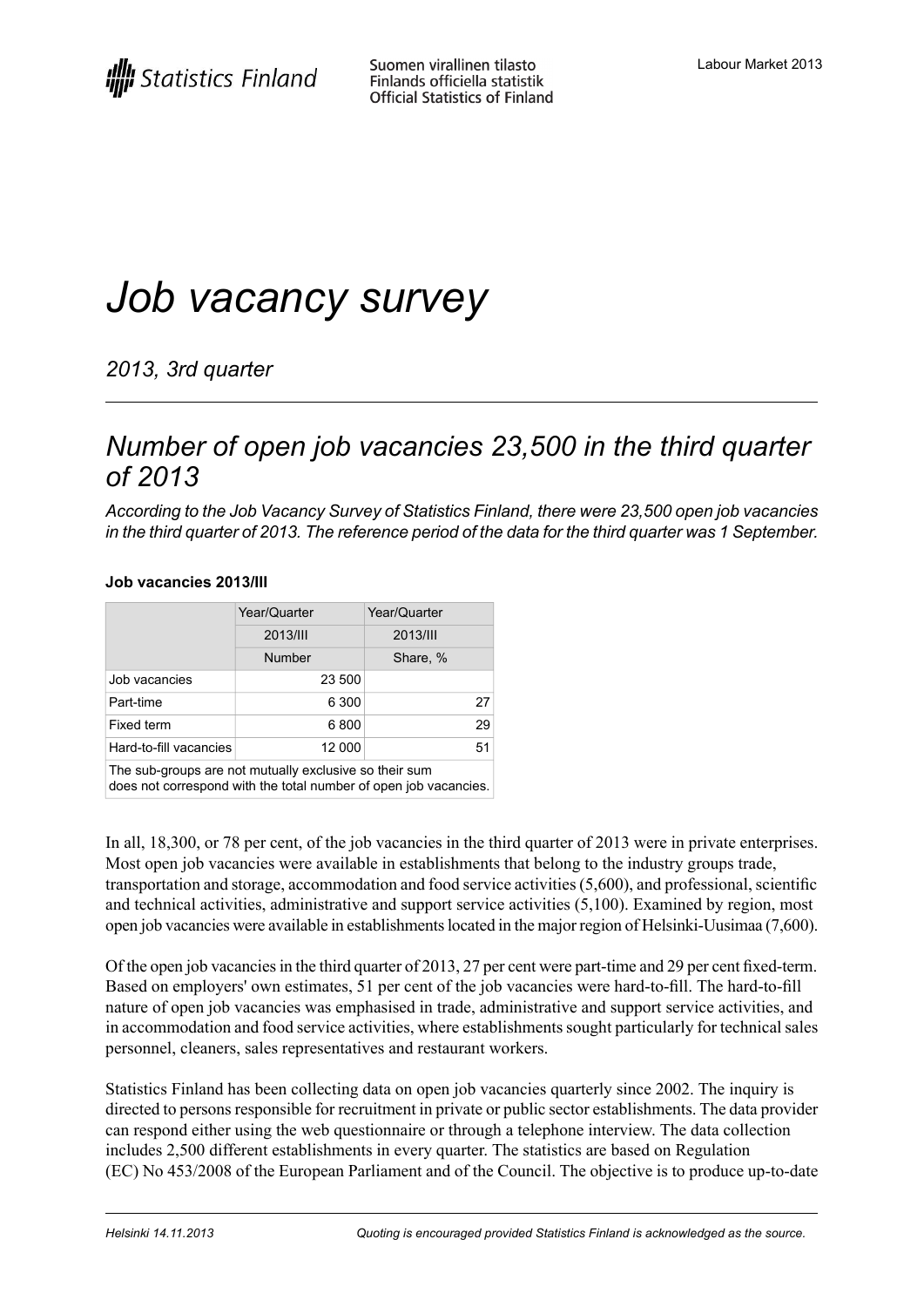and comparable information about the number and structure of job openings on the labour markets of EU Member States.

The sample design of the Job Vacancy Survey was changed for the statistical year 2013 so that the target samples and strata better correspond with the information needs of data users. The implemented reforms have a considerable effect on the results and they cannot be compared to previously published data. Data based on the new design in the Job Vacancy Survey are published from the first quarter of 2013 onwards. The previously produced time series are no longer updated. Further information can be found in the Methodological description, which is part of the Quality description of the statistical release in Finnish http://www.stat.fi/til/atp/2013/03/atp\_2013\_03\_2013-11-14\_laa\_001\_fi.html.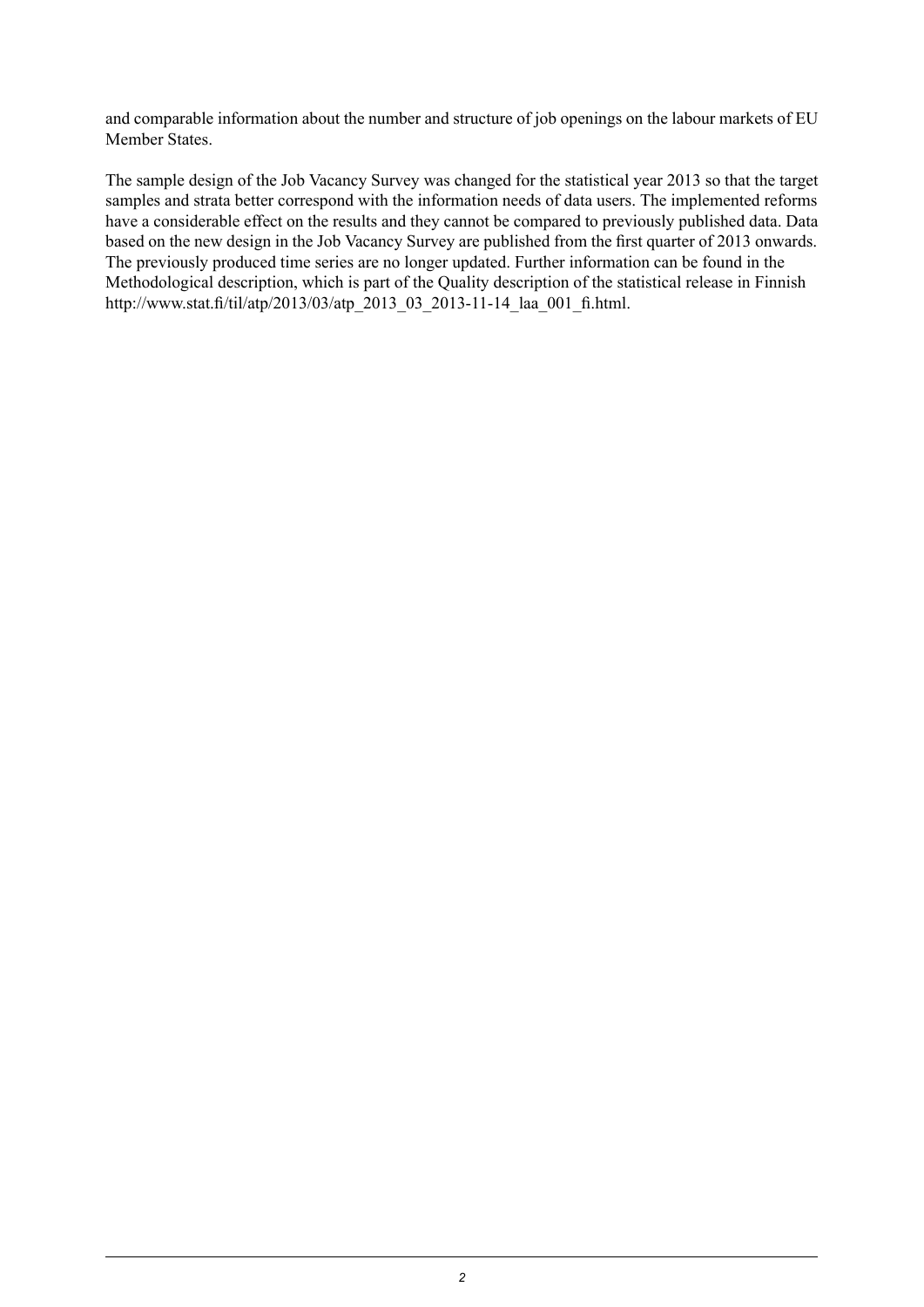## *Contents*

### *Tables*

### **Appendix tables**

| Appendix table 4. Job vacancies by location (major region 2012) of the local kind of activity unit 2013/III4 |  |
|--------------------------------------------------------------------------------------------------------------|--|
|                                                                                                              |  |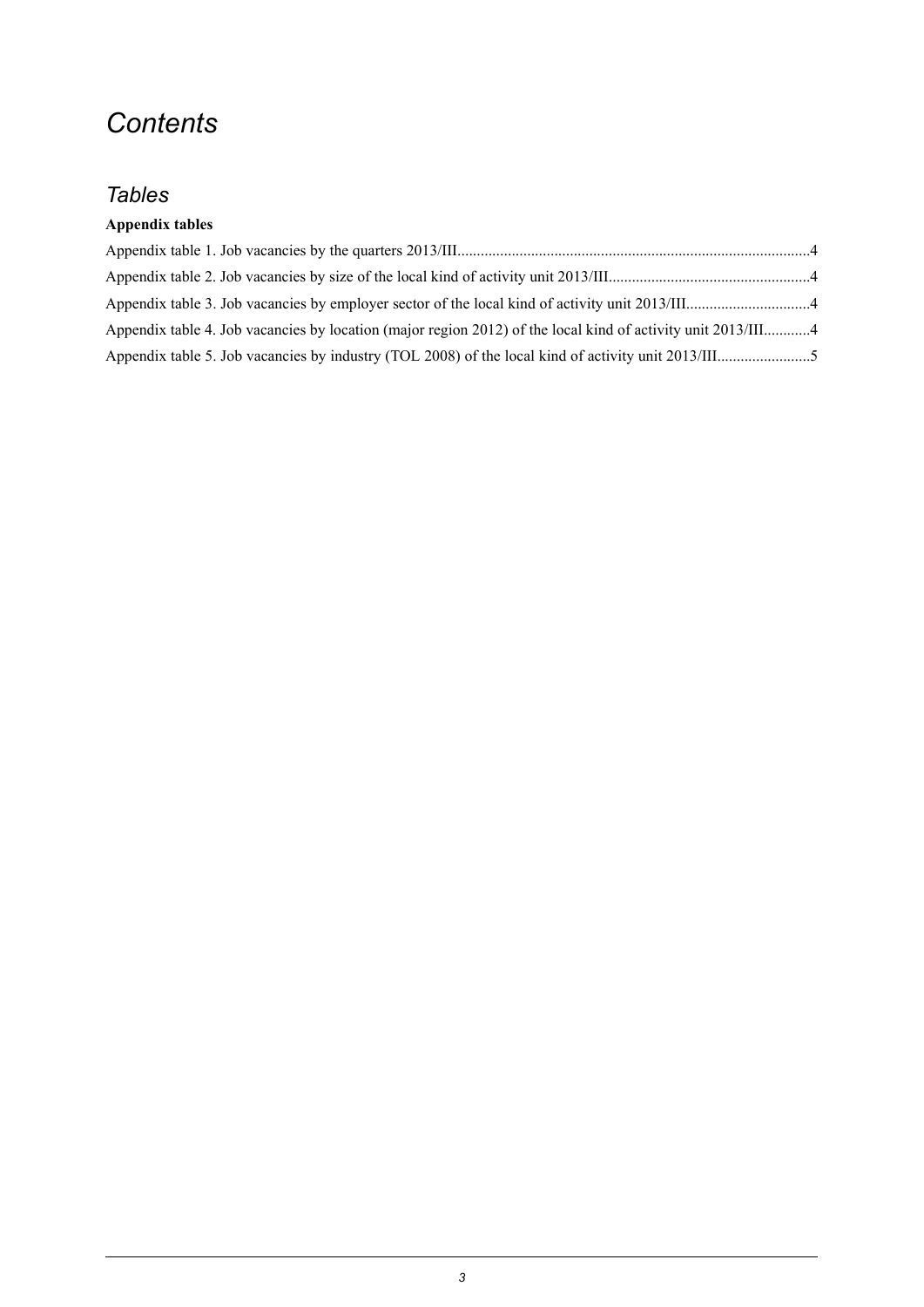## *Appendix tables*

#### <span id="page-3-0"></span>**Appendix table 1. Job vacancies by the quarters 2013/III**

|               | Year/Quarter |
|---------------|--------------|
|               | 2013/11      |
| Job vacancies |              |
| Total         | 23.500       |
| Unoccupied    | 12 200       |
| Part-time     | 6 300        |
| Fixed term    | 6 800        |
| Hard to Fill  | 12 000       |

### <span id="page-3-1"></span>**Appendix table 2. Job vacancies by size of the local kind of activity unit 2013/III**

|               | Year/Quarter |
|---------------|--------------|
|               | 2013/III     |
| Employees     |              |
| Total         | 23 500       |
| 1-4 persons   | 4 700        |
| 5-9 persons   | 4 600        |
| 10-49 persons | 9 400        |
| 50 or more    | 4 700        |

#### <span id="page-3-2"></span>**Appendix table 3. Job vacancies by employer sector of the local kind of activity unit 2013/III**

|                           | Year/Quarter |  |
|---------------------------|--------------|--|
|                           | 2013/11      |  |
| Employer                  |              |  |
| Total                     | 23 500       |  |
| Private enterprise        | 18 300       |  |
| Local Government          | 3 100        |  |
| <b>Central Government</b> | 100          |  |
| Non-Profit Organization   | 1 500        |  |
| Other                     | 500          |  |

<span id="page-3-3"></span>

|                 |  | Appendix table 4. Job vacancies by location (major region 2012) of the local kind of activity unit |
|-----------------|--|----------------------------------------------------------------------------------------------------|
| <b>2013/III</b> |  |                                                                                                    |

|                              | Year/Quarter |
|------------------------------|--------------|
|                              | 2013/III     |
| Major region                 |              |
| Total (incl. Åland)          | 23 500       |
| Helsinki-Uusimaa             | 7 600        |
| Southern Finland             | 4 300        |
| Western Finland              | 5900         |
| Northern and Fastern Finland | 5.500        |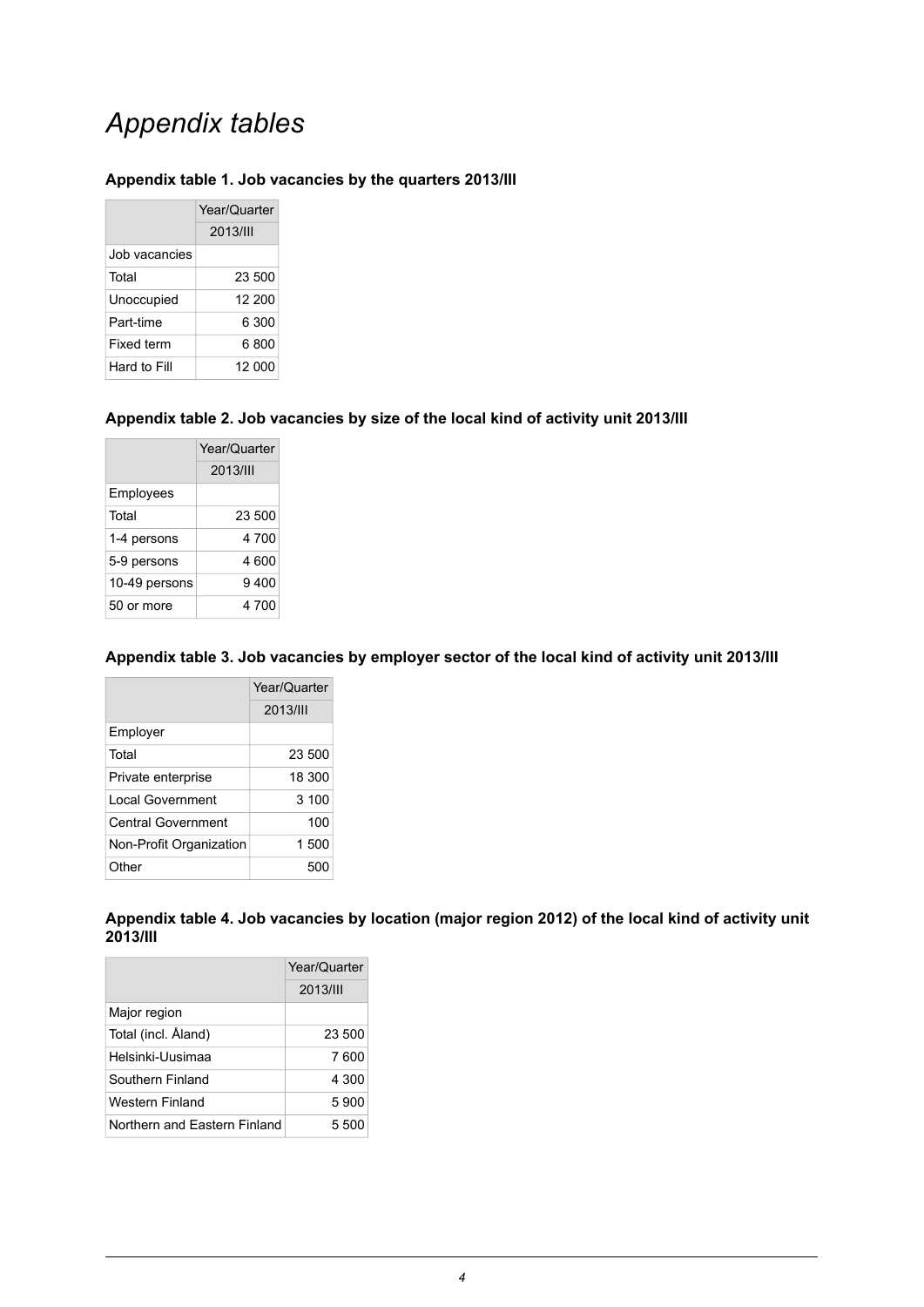### <span id="page-4-0"></span>**Appendix table 5. Job vacancies by industry (TOL 2008) of the local kind of activity unit 2013/III**

|                                                                                                               | Year/Quarter |
|---------------------------------------------------------------------------------------------------------------|--------------|
|                                                                                                               | 2013/III     |
| Industry (TOL 2008)                                                                                           |              |
| Total                                                                                                         | 23 500       |
| A Agriculture, forestry and fishing (01–03)                                                                   | 500          |
| B-E Manufacturing; Mining and quarrying and other industry (05–39)                                            | 3400         |
| F Construction (41–43)                                                                                        | 1900         |
| G-I Wholesale and retail trade; Transportation and storage; Accommodation and food service (45–56)            | 5600         |
| J Information and communication (58-63)                                                                       | 1 600        |
| K,L Financial and insurance activities; Real estate activities (64–68)                                        | 800          |
| M, N Professional, scientific and technical activities; Administrative and support service activities (69–82) | 5 100        |
| O-Q Public administration; Education, Human health and social work activities (84–88)                         | 3 200        |
| R.S Other service activities (90–96)                                                                          | 1 200        |